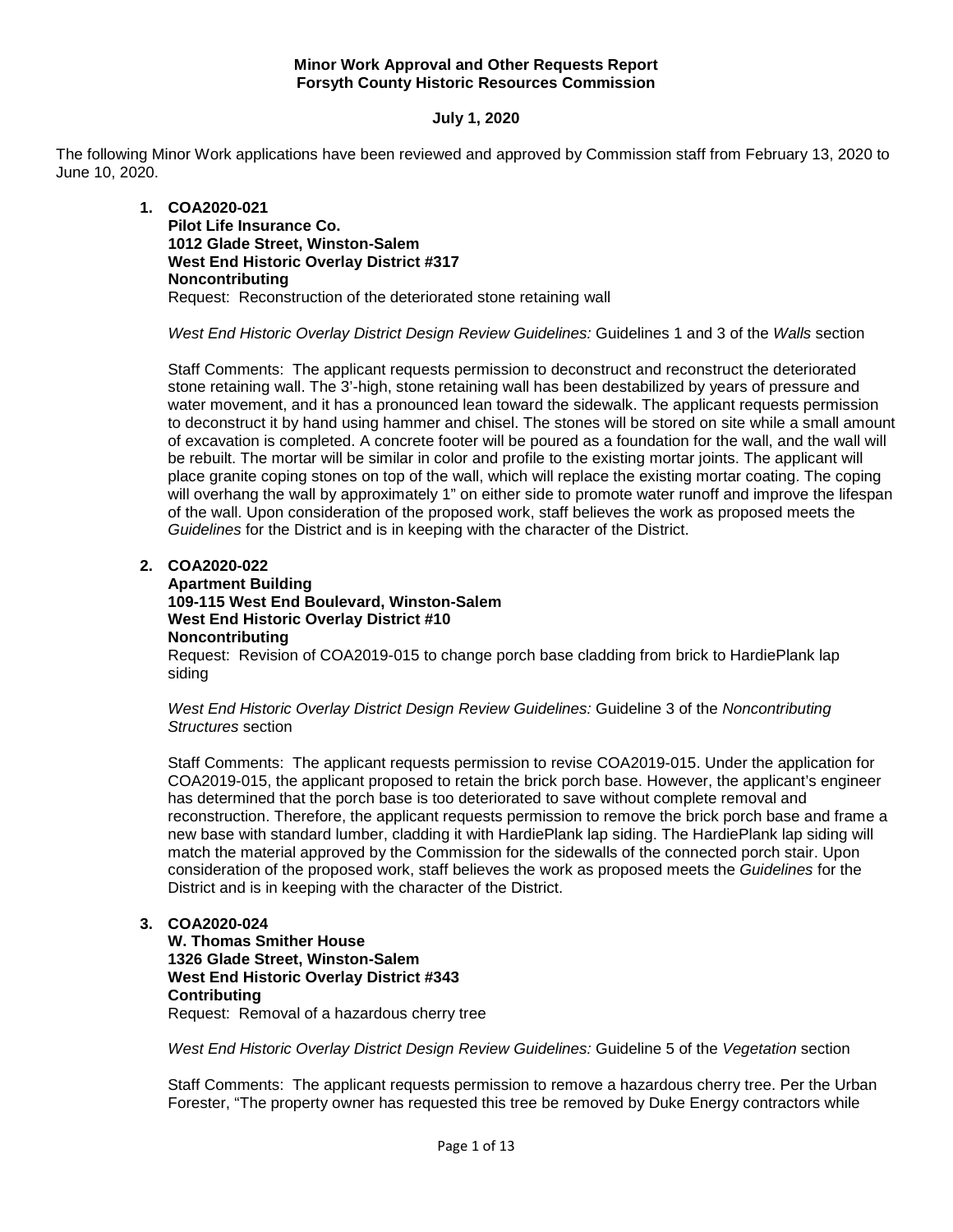performing line clearance operations in the area. Had I known about this tree previously, the property owner would have received an abatement letter from my office requiring they take action to address the hazard in accordance with City ordinance 74-301 which states '**no landowner shall maintain or allow to remain on their property any tree or part thereof which is in a condition to pose a threat to the safety of the general public and /or to public property'**. Given the length of time this tree has been allowed to stand while dead, I strongly encourage an expedited COA be granted for its removal. If it has not been removed in the next 3 weeks, the property owner will be receiving a nuisance and abatement letter allowing ten days to reach compliance with city ordinance." Upon consideration of the proposed work, staff believes the work as proposed meets the *Guidelines* for the District and is in keeping with the character of the District.

**4. COA2020-027**

**Boyles-Day House 1264 West Fourth Street, Winston-Salem West End Historic Overlay District #468 Contributing**

Request: Replacement of posts, floors, and railings of two existing rear porches

*West End Historic Overlay District Design Review Guidelines:* Guideline 4 of the *Entrances, Porches, Enclosures, and Balconies* section

Staff Comments: The applicant requests permission to replace the flooring, posts, and railings for two existing rear porches, one at the first floor and one at the second floor. The porch floors, posts, and railings are constructed of standard, modern dimensional lumber; they are not character-defining features. They are deteriorated, and the railings do not meet Code requirements for the picket spacing. The floors, posts, and railings will be replaced in kind, although the picket spacing on the railings will be narrowed to meet Code. Upon consideration of the proposed work, staff believes the work as proposed meets the *Guidelines* for the District and is in keeping with the character of the District.

**5. COA2020-028**

**Levin House 1304 West Fourth Street, Winston-Salem West End Historic Overlay District #470 Contributing** Request: Removal of a dangerous Chinese Tallow tree

*West End Historic Overlay District Design Review Guidelines:* Guideline 5 of the *Vegetation* section

Staff Comments: The applicant requests permission to remove a dangerous Chinese Tallow tree. The City's Urban Forester states, "The leaders originate about 3.5' above ground before the split off in different directions. In looking at the union of these individual leaders there are some concerns regarding the strength of their attachments. A significant amount of included bark was noted at each union. This is a structural flaw, which creates a weakened branch union. Two of the larger leaders have significant columns of decay stemming from prior damage. Sounding with a mallet on the largest leader growing on the house side of the tree indicated the decay was well developed. Decay was also noted on a major buttress rood on the neighbor's side of the tree. When considering the size of the leaders and the structural issues at the point of attachment, there are some legitimate concerns regarding the structural viability of the tree." Upon consideration of the proposed work, staff believes the work as proposed meets the *Guidelines* for the District and is in keeping with the character of the District.

- **6. COA2020-029**
	- **Bethabara Log House 2147 Bethabara Road, Winston-Salem Local Historic Landmark #95 Bethabara Historic District** Request: Installation of shutter dogs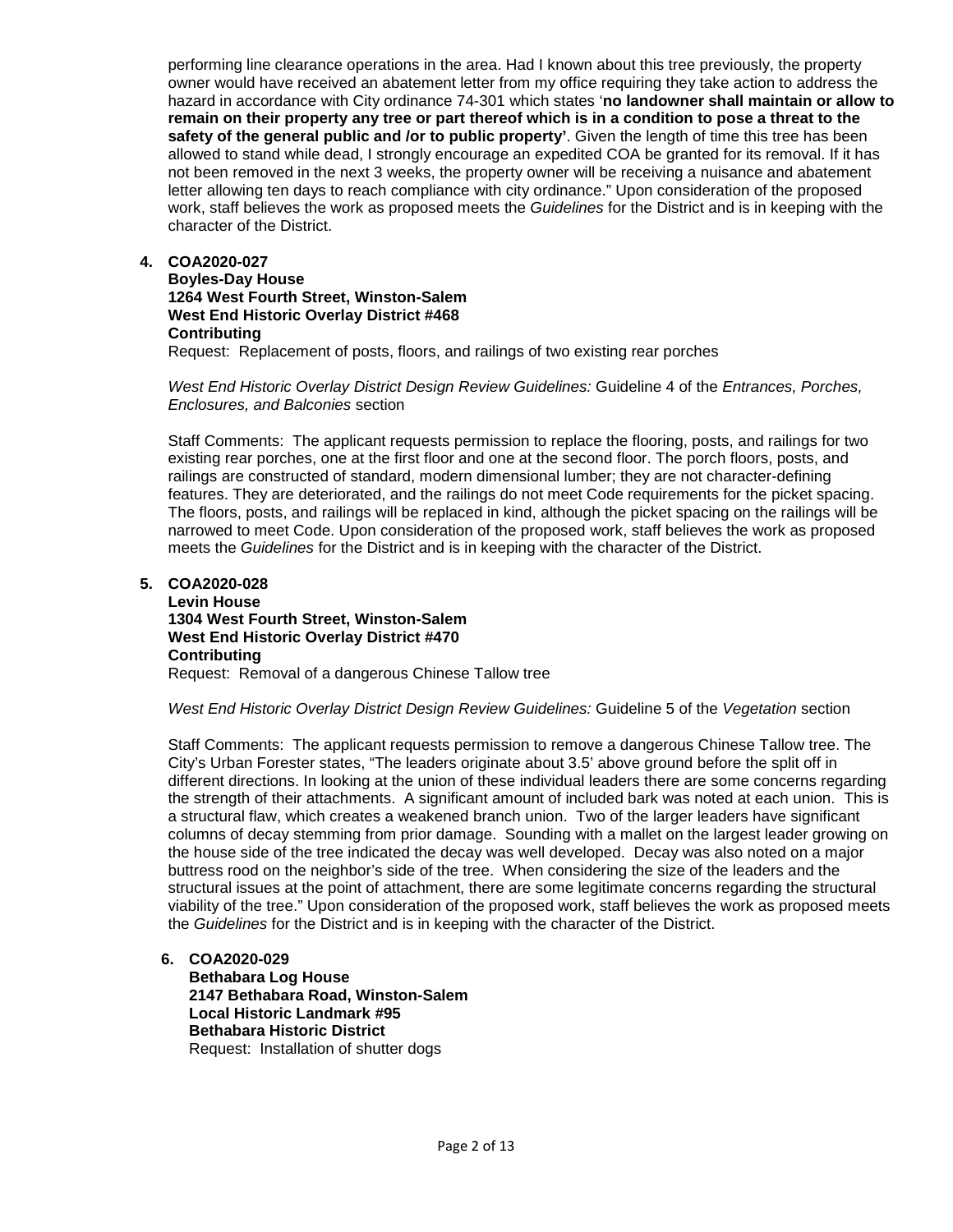*Forsyth County Design Review Guidelines for Local Historic Landmarks:* Guidelines 6 and 8 of the *Architectural Metals* section and *Bethabara Historic District Guide to the Certificate of Appropriateness (COA) Process and Design Review Guidelines*: Guideline 2 of the *Shutters* section

Staff Comments: The applicant requests permission to install shutter dogs on the shutters of the Log House. The design is appropriate to the age of the house. The feature will be forged by a blacksmith and installed in such a manner that the log and chinking will not be damaged. Upon consideration of the proposed work, staff believes the work as proposed meets the *Guidelines* for the Landmark and District and is in keeping with the character of the Landmark and District.

### **7. COA2020-032**

**John Ackerman House 600 Factory Row, Winston-Salem Local Historic Landmark #77** Request: Installation of raised garden beds, landscaping, and pebble path

*Forsyth County Design Review Guidelines for Local Historic Landmarks:* Guidelines 1, 2, 3, and 8 of the *Site Features and Planting* section, Guidelines 1-3 of the *Setting* section

Staff Comments: The applicant requests permission to install raised garden beds in the rear of the property, landscaping of portions of the front and side of the property, and adding pebble paths to connect the driveway to the rear yard. Upon consideration of the proposed work, staff believes the work as proposed meets the *Guidelines* for the Landmark and is in keeping with the character of the Landmark.

# **8. COA2020-033**

**Thomas J. Wilson House 644 North Spring Street, Winston-Salem West End Historic Overlay District #56 Contributing** Request: Installation of solar panels in areas of low visibility

*West End Historic Overlay District Design Review Guidelines:* Guideline 4 of the *Structural and Mechanical Systems* section and Guideline 10 of the *Roofs* section

Staff Comments: The applicant requests permission to install solar panels on the roof in areas of low visibility. Specifically, the panels will be located on the southern slope of the left-side roof, behind a projecting gable; the southern slope of the roof on the rear ell; and the roof of the rear shed dormer. The panels will be inconspicuously located. Upon consideration of the proposed work, staff believes the work as proposed meets the *Guidelines* for the District and is in keeping with the character of the District.

# **9. COA2020-034**

**Roby L. Wagner House 1131 West End Boulevard, Winston-Salem West End Historic Overlay District #546 Contributing** Request: Installation of black metal handrails at the front porch and rear yard steps

*West End Historic Overlay District Design Review Guidelines:* Guidelines 6, 8, and 10 of the *Walkways,* 

*Steps, and R***a***ilings* section

Staff Comments: The applicant requests permission to install black metal handrails with curved ends at the porch and rear steps. This is a rental property, and the handrails are required by Code. At the front porch, the new railing will replace an unsafe pipe railing. Upon consideration of the proposed work, staff believes the work as proposed meets the *Guidelines* for the District and is in keeping with the character of the District.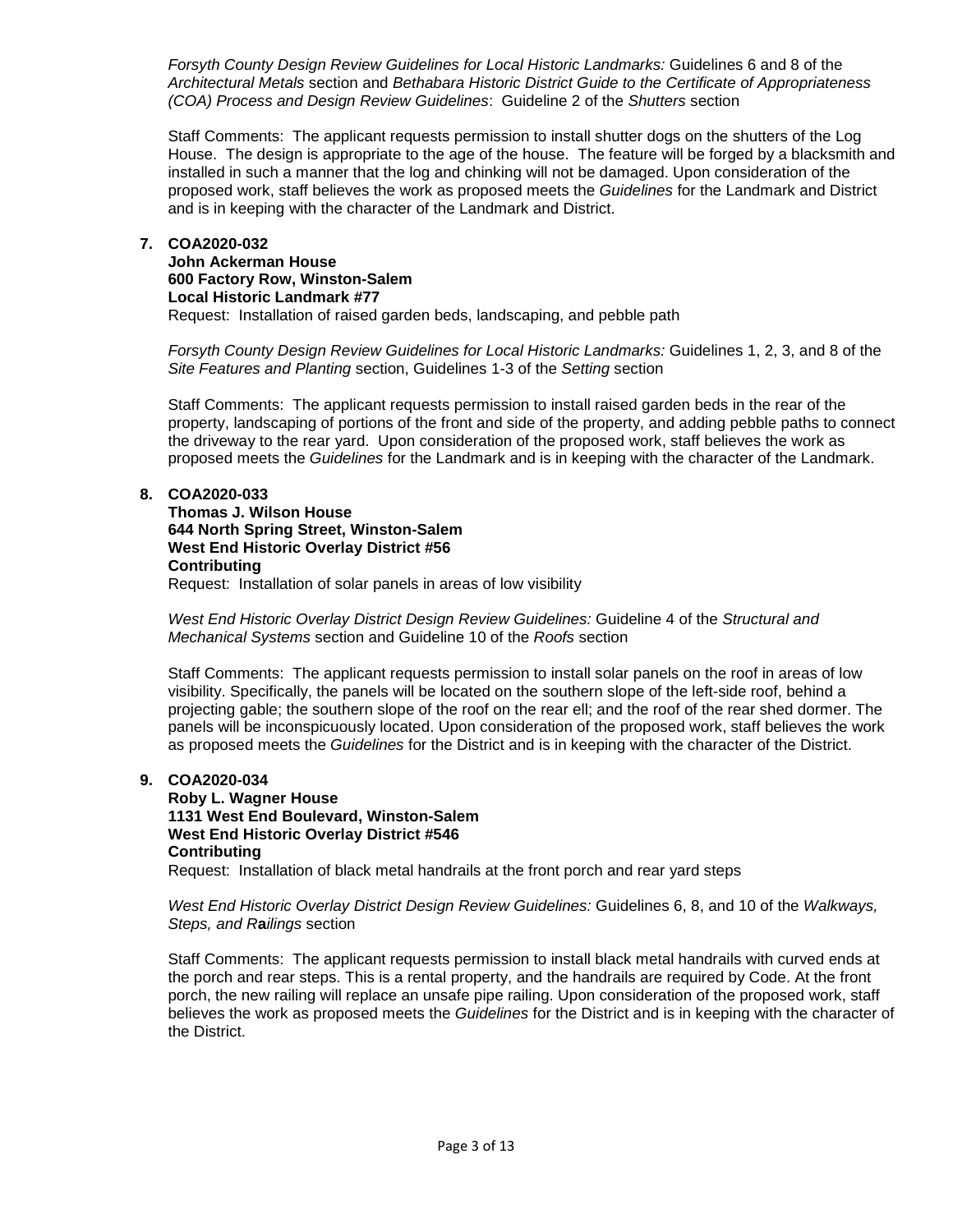**William M. Taylor Jr. House 1309 Clover Street, Winston-Salem West End Historic Overlay District #326 Contributing**

Request: Installation of a rear-yard fence

*West End Historic Overlay District Design Review Guidelines:* Guidelines 1 and 2 of the *New Fences in Areas of Low Visibility from Street Level* section

Staff Comments: The applicant requests permission to install a fence at the rear yard of the property. The 48" high, wooden picket fence will be located entirely behind the house in an area of low visibility. The fence will include three gates with traditional hardware to control access to the rear yard. Upon consideration of the proposed work, staff believes the work as proposed meets the *Guidelines* for the District and is in keeping with the character of the District.

# **11. COA2020-036**

**Martin-Wilson-Mayberry House Garage 115 South Sunset Drive, Winston-Salem West End Historic Overlay District #555 Noncontributing**

Request: Installation of a new garage door

*West End Historic Overlay District Design Review Guidelines:* Guideline 12 of the *Garages and Accessory Structures* section

Staff Comments: The applicant requests permission to install a paneled, metal garage door with Colonial Revival hardware at the noncontributing outbuilding. The outbuilding was built as a garage, and the garage door opening was infilled with plywood at some point prior to 1986. The metal garage door will occupy the left side of the opening. Cladding will be installed over the remaining plywood under a future COA. The new door is compatible in location, form, scale, size, material, and finish with the outbuilding. Upon consideration of the proposed work, staff believes the work as proposed meets the *Guidelines* for the District and is in keeping with the character of the District.

### **12. COA2020-037**

**Butner House 517 South Main Street, Winston-Salem Local Historic Landmark #25 Old Salem Historic District Contributing** Request: Removal of four Eastern Red Cedar Trees

*Forsyth County Design Review Guidelines for Local Historic Landmarks:* Guideline 6 of the *Site Features and Plantings* section and *Old Salem Historic District Guide to the Certificate of Appropriateness (COA) Process and Design Review Guidelines:* Guideline 6 of the *Site Features and Plantings* section*.* 

Staff Comments: The applicant requests permission to remove four cedar trees in the rear yard. Historic Resources staff and the City's Urban Forester reviewed the trees on site. The City's Urban Forester states, "The property owner had expressed concerns about four medium sized Eastern red cedar (Juniperous virginiana) trees planted in a row of five Cedars on the north side of the property. They wish to keep the Cedar closest to the street and remove the remaining four. Two of the Cedar trees closest to the house are multi-stemmed with significant amounts of included bark between each individual stem. This creates a narrow angle of attachment and increases the likelihood of stem failure. The application of additional forces caused by loading during a significant weather event such as ice, wind or snow further increase the chances for stem failure. The growth patterns of both trees are such that they encroach heavily upon the roof line and side of the house. This is not a situation which will correct itself over time. When considering most of the foliage of Cedar trees grows toward the tips of the branches, pruning to provide clearance for the structure would remove most of the foliage on that side of the tree. This would leave the trees diminished both biologically and aesthetically. The third tree is the row is a small Cedar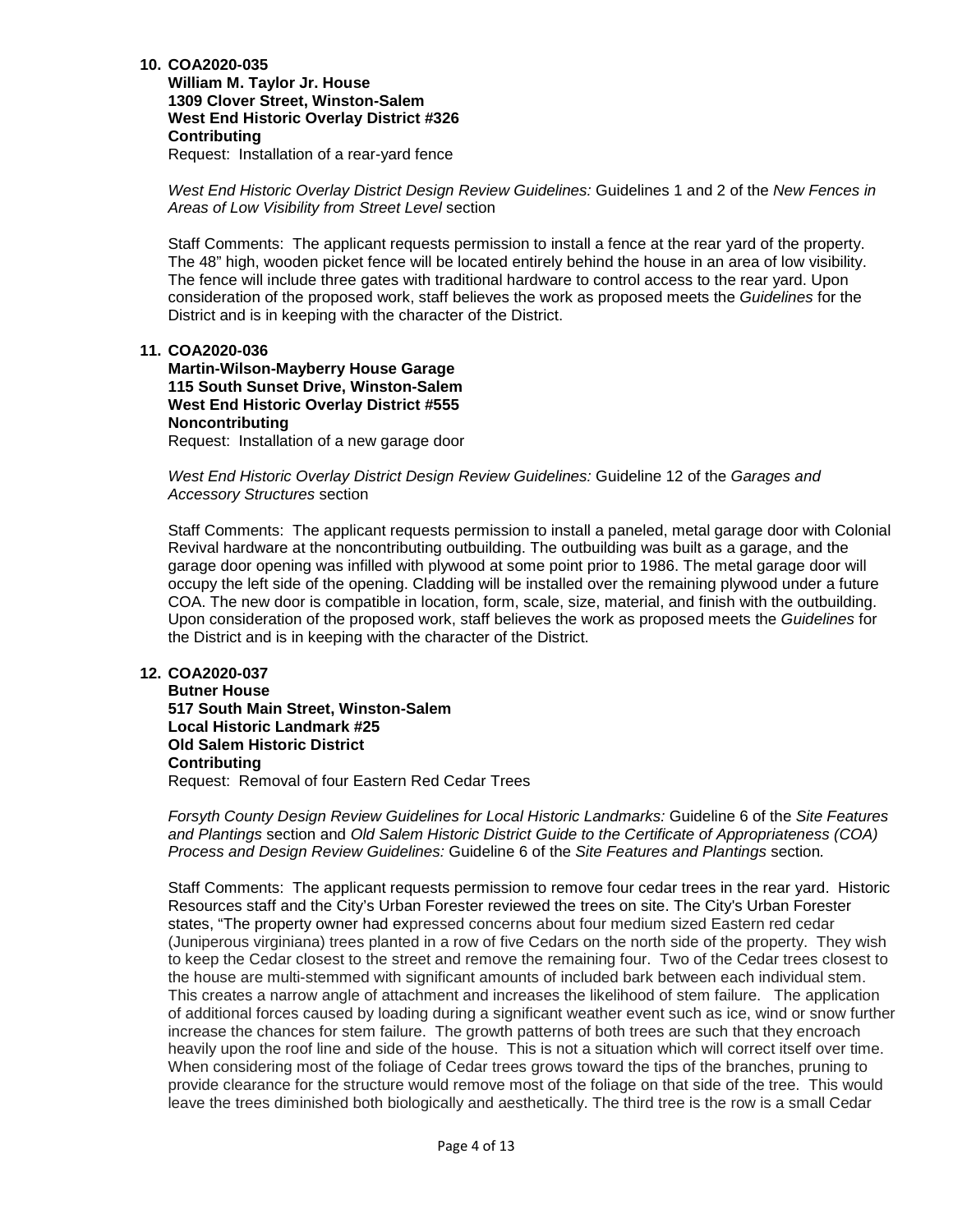that has grown between the other larger trees and a large Ligustrum. As a result, all of the lower limbs have died due to a lack of available sunlight. Nearly eighty percent of the limbs of this tree are dead, resulting in a poor live crown ratio. A live crown ratio of at least 60 percent is preferred. This particular tree has a live crown ration of twenty percent meaning it is growing with poor vigor. The fourth and final tree is not particularly well spaced from the Ligustrum, and is not a particularly attractive specimen, but it does not appear to be diseased, declining or hazardous. For the reasons mentioned above, the removal of three of the Cedars is considered a reasonable request. The fourth and farthest Cedar from the street does not appear to have any compelling health or hazard issues which would necessitate its removal based on that criteria." Upon consideration of the proposed work, staff believes the work as proposed meets the *Guidelines* for the District and is in keeping with the character of the Landmark and District.

# **13. COA2020-038**

**Conrad-Starbuck House 118 South Cherry Street, Winston-Salem Local Historic Landmark #68** Request: Removal of a dangerous Elm tree

*Forsyth County Design Review Guidelines for Local Historic Landmarks:* Guideline 6 of the *Site Features and Plantings* section

Staff Comments: The applicant requests permission to remove an Elm Tree in the rear yard. Historic Resources staff and the City's Urban Forester reviewed the trees on site. Below is the report from The City's Urban Forester states, "The property owner had some concerns about the lean of the tree and potential to cause harm to the building if the tree were to fail. The direction of the lean is oriented towards the structure but is not excessive or approaching critical lean angles requiring mitigation efforts. The more immediate concern is the pervasive nature of the disturbance caused by construction equipment within the drip line of the tree. Piles of dismembered roots of varying sizes can be seen on the property. Heavy machinery has rolled over the entire root zone of the tree from root flare to branch tip. This causes compaction which compresses the soil, reduces pore space occupied by oxygen and water which as a result, kills the root system. Unfortunately, since no tree preservation plan was enacted or considered in this instance, the probability of survival for this tree is very low. I would not be surprised if it were showing significant signs of stress and decline within a year. That is unfortunate. Given the fact this was the lone remaining tree on the property it would have been a strong contributor to the general aesthetic of the location. If the tree is to be removed, I would strongly recommend another large tree be planted here to replace the loss of tree canopy on the property. A relatively large growing species such as Blackgum (Nyssa sylvatica) would be an appropriate and attractive choice." Upon consideration of the proposed work, staff believes the work as proposed meets the *Guidelines* for the Landmark and is in keeping with the character of the Landmark.

# **14. COA2020-039**

**Bank of Cape Fear 500 South Main Street, Winston-Salem Local Historic Landmark #32 Old Salem Historic District Contributing** Request: Installation of landscaping

*Forsyth County Design Review Guidelines for Local Historic Landmarks:* Guideline 8 of the *Site Features and Plantings* section and *Old Salem Historic District Guide to the Certificate of Appropriateness (COA) Process and Design Review Guidelines:* Guideline 3 of the *Significant Landscape Features* section*.* 

Staff Comments: The applicant requests permission to install various plants in the side and rear yard. The plants were selected from Old Salem Museums and Gardens appropriate plant list. Upon consideration of the proposed work, staff believes the work as proposed meets the *Guidelines* for the Landmark and the District and is in keeping with the character of the Landmark and the District.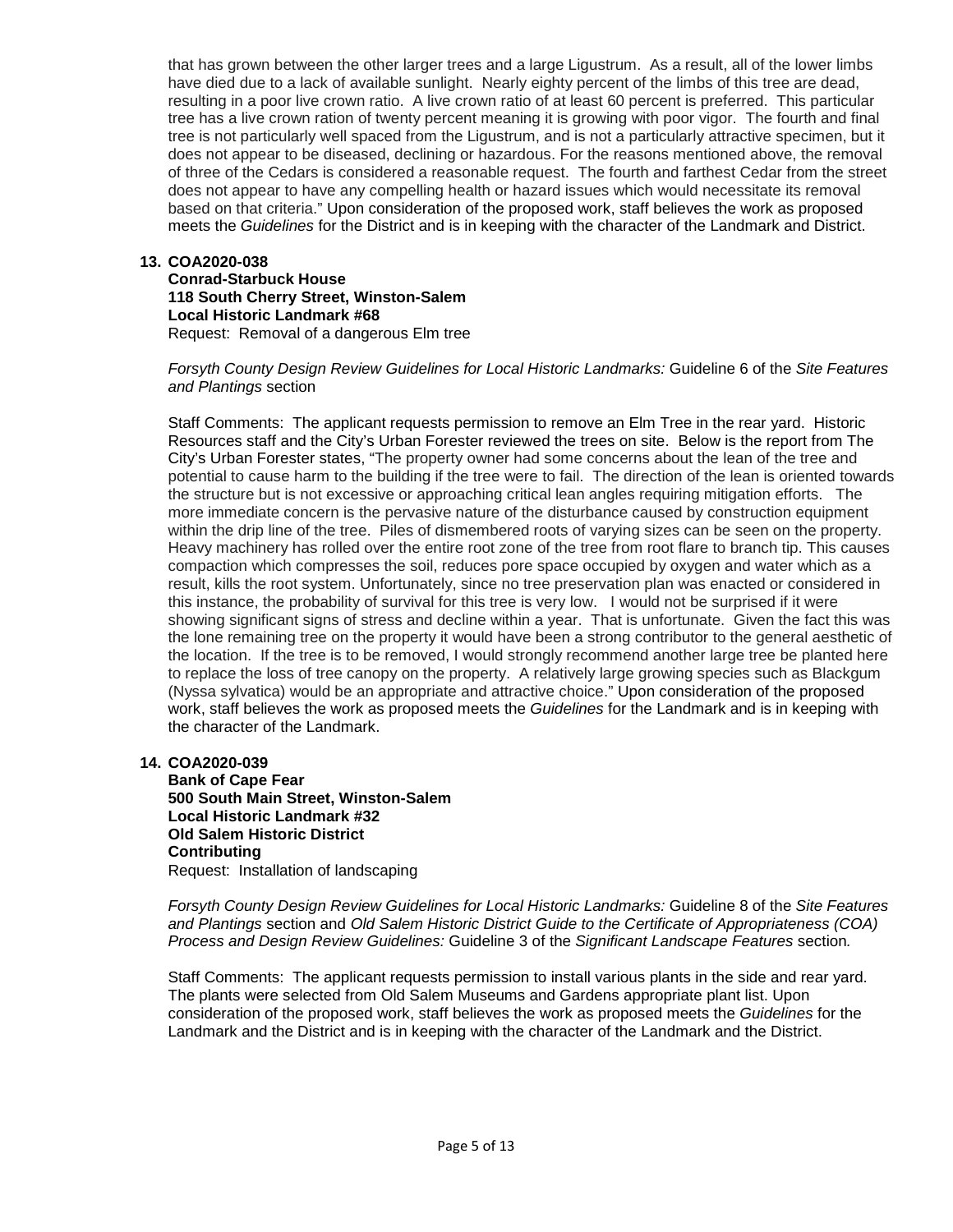### **Andrew D. Mickle House 927 West Fifth Street, Winston-Salem West End Historic Overlay District #178 Contributing**

Request: Removal of a diseased Dogwood; installation of a wooden picket fence and shortening of an existing fence

*West End Historic Overlay District Design Review Guidelines:* Guideline 5 of the *Vegetation* section and Guidelines 1-4 and 6 of the *New Fences in Highly Visible Areas from Street Level* section

Staff Comments: The applicant requests permission to remove a diseased Dogwood tree. Per the Report of the Urban Forester, "A cursory look immediately reveals this is a tree in a state of serious decline and growing with poor vigor. Dogwood twig borer activity was noticed on several limbs. The larger of the two leaders is the most visible and completely dead. The smaller leader is … in need of pruning to clear both the electrical service wire and the structure. Once adequate pruning has been done to provide sufficient clearance from both service wire and home, there will be little foliage left to sustain the tree. What remains will be misshapen, bereft of aesthetic value and ultimately left to die. For these reasons, I recommend the property owner's request to remove this tree be granted."

The applicant also requests permission to replace a section of metal picket fencing along the southern property line (left side) with a wooden picket fence that will be identical to the wooden picket fence at the sidewalk, except that it will be 42" high. The existing wooden picket fence at the sidewalk has pointed pickets 3.75" wide, spaced with 1.5" gaps. It is 48" high but will be shortened to 42". The fence line along the southern property line is approximately 20' long. The wooden picket fence will be installed approximately 18" further south than the metal fence, closer to the property line. Upon consideration of the proposed work, staff believes the work as proposed meets the *Guidelines* for the District and is in keeping with the character of the District.

# **16. COA2020-041**

**Cicero Francis Lowe House 204 Cascade Avenue, Winston-Salem Local Historic Landmark #74** Request: Installation of rear deck railing system

*Forsyth County Design Review Guidelines for Local Historic Landmarks:* Guidelines 2-5 of the *Decks*  section

Staff Comments: The applicant requests permission to remove and install a new deck railing system at the rear of the house. The new system will be constructed of wood. The features to be replaced include the posts, railings, and balusters. Other wood portions of the deck will be repaired as necessary. Upon consideration of the proposed work, staff believes the work as proposed meets the *Guidelines* for the Landmark and is in keeping with the character of the Landmark.

# **17. COA2020-042**

**I Can't Believe It's Not Yogurt! Store 750 Summit Street, Winston-Salem West End Historic Overlay District #143 Noncontributing** Request: Installation of a replacement wood deck

*West End Historic Overlay District Design Review Guidelines:* Guideline 3 of the *Noncontributing Structures* section

Staff Comments: The applicant requests permission to construct a wooden deck on the right side of the building to provide outdoor seating for the restaurant. The deck that previously occupied this location was removed late in 2019 because of significant deterioration. The deck will be 36' 4" in length and 12' 5" wide and include an ADA-compliant ramp at the side closest to the building entrance. The deck boards will be composite wood, and the railings will be stained, pressure-treated lumber. The railings will be 42" high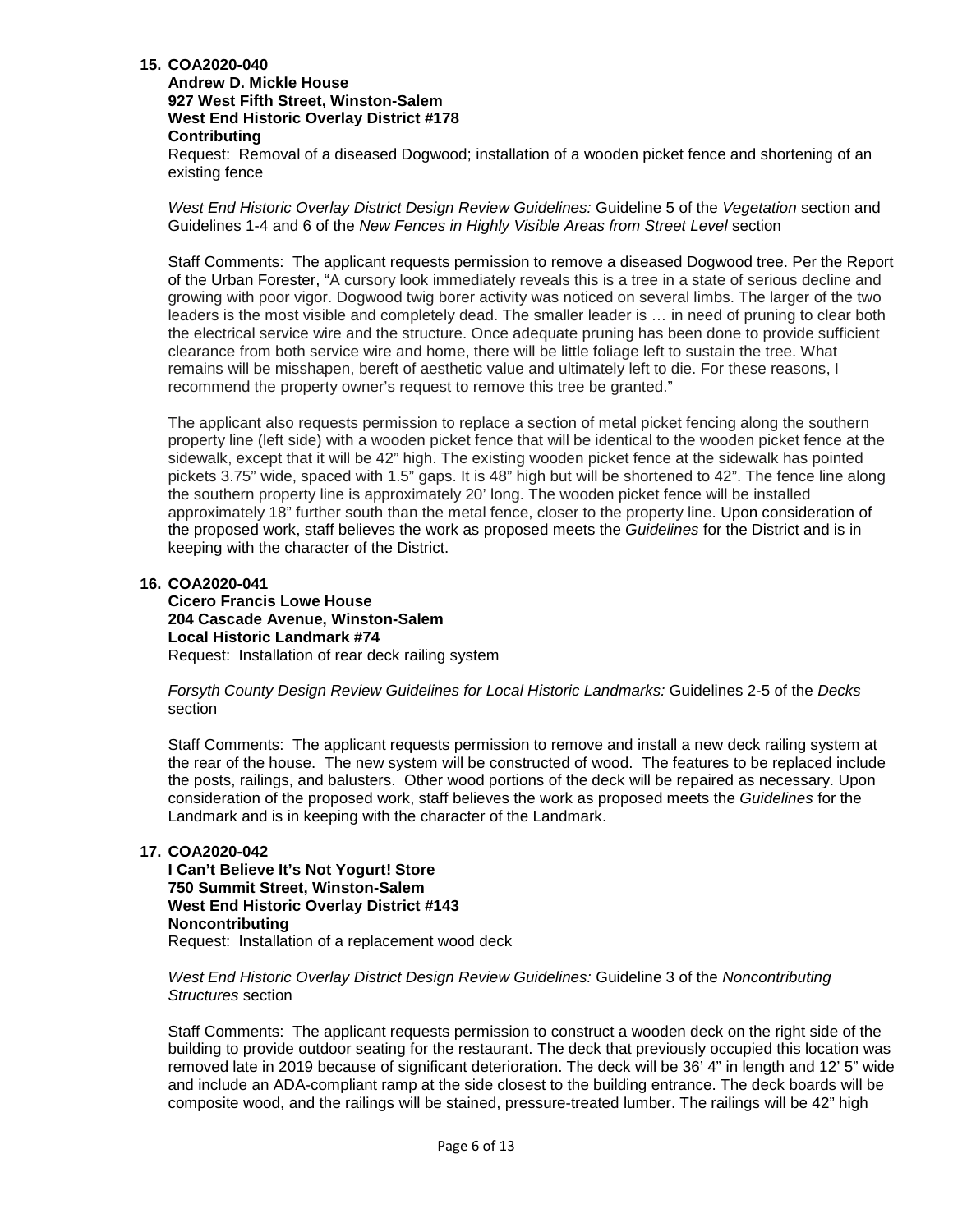with 4"x4" corner posts, 2"x4" bottom rails, and 2"x6" rail caps. The area beneath the deck will be left open. Upon consideration of the proposed work, staff believes the work as proposed meets the *Guidelines* for the District and is in keeping with the character of the District.

#### **18. COA2020-043**

**House 905 Carolina Avenue, Winston-Salem West End Historic Overlay District #258 Noncontributing** Request: Replacement of a deteriorated deck

*West End Historic Overlay District Design Review Guidelines:* Guideline 3 of the *Noncontributing Structures* section

Staff Comments: The applicant requests permission to remove a deteriorated wooden deck at the rear of the house and replace it with a new wooden deck. The replacement deck will match the existing deck in location, dimension, materials, and design. It will have wooden deck boards; trimmed, square corner posts, and a picket railing with a cap and bottom rail. Upon consideration of the proposed work, staff believes the work as proposed meets the *Guidelines* for the District and is in keeping with the character of the District.

# **19. COA2020-044**

**(Former) Southern Bell Building 811 West Fifth Street, Winston-Salem West End Historic Overlay District #166 Noncontributing** Request: Stucco repairs

*West End Historic Overlay District Design Review Guidelines:* Guidelines 1 and 3 of the *Noncontributing Structures* section

Staff Comments: The applicant requests permission to remove detached stucco and rotten substrate around the 3<sup>rd</sup> and 4<sup>th</sup> floor balconies and the drywall balcony soffits at the 2<sup>nd</sup>, 3<sup>rd</sup>, and 4<sup>th</sup> floors. New plywood sheathing, wire lath, and stucco scratch and brown coats will be installed in all locations. Upon consideration of the proposed work, staff believes the work as proposed meets the *Guidelines* for the District and is in keeping with the character of the District.

# **20. COA2020-045**

**Nathan & Virginia Mowery House 239 Glade View Court, Winston-Salem West End Historic Overlay District #612 Noncontributing**

Request: Installation of a highly-visible fence

*West End Historic Overlay District Design Review Guidelines:* Guidelines 1-4 and 6 of the *New Fences in Highly Visible Areas from Street Level* section

Staff Comments: The applicant requests permission to install a Craftsman-style picket fence around the yard facing Glade Street. The fence will be constructed of Cedar and 42" high. It will be composed of panels with narrow and wide pickets set between top and bottom rails. The panels will be held by capped, square posts. A solid, articulated gate at the sidewalk with a pergola-style overthrow will provide access to the yard. A second gate will be located at the rear of the yard where the fence returns to the house. Upon consideration of the proposed work, staff believes the work as proposed meets the *Guidelines* for the District and is in keeping with the character of the District.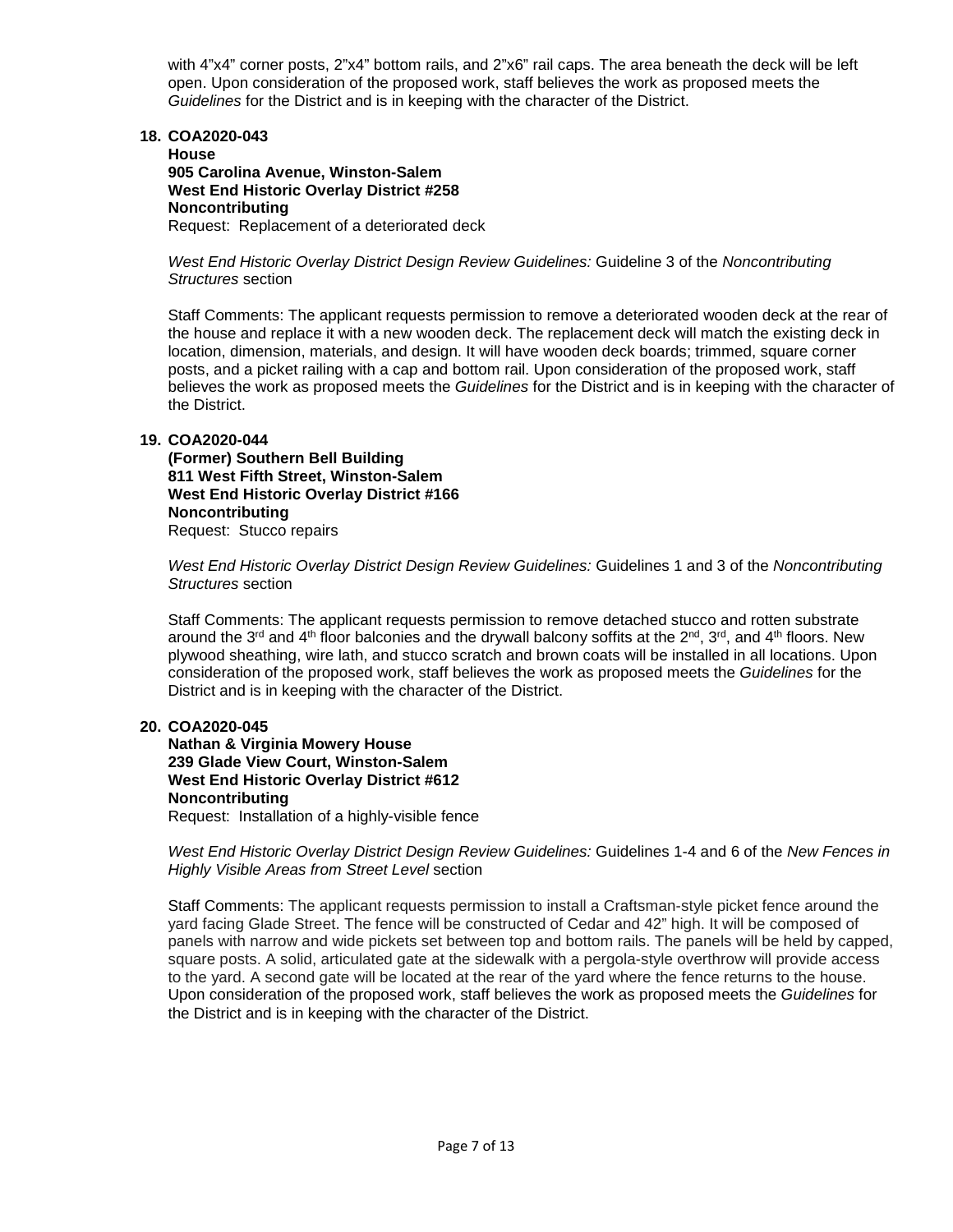**House – OS Lot 104 909 South Church Street, Winston-Salem Old Salem Historic District Noncontributing** Request: Removal of two trees

*Old Salem Historic District Guide to the Certificate of Appropriateness (COA) Process and Design Review Guidelines:* Guideline 4 of the *Significant Landscape Features* section*.* 

Staff Comments: The applicant requests permission to remove a Hackberry tree and a Maple tree. Historic Resources staff and the City's Urban Forester had reviewed the two trees a year ago and the Urban Forester made suggestions to the owner to prune and cable the trees due to the co-dominant stems. The owner pruned and cabled, and the trees appear to be healthy besides the structural issues. However, the owner continues to have issues with the root system getting into sewer lines creating a hazardous situation for the property. Upon consideration of the proposed work, staff believes the work as proposed meets the *Guidelines* for the District and is in keeping with the character of the District.

# **22. COA2020-047**

**Anna Johanna Vogler House 823 South Church Street, Winston-Salem Local Historic Landmark #35 Old Salem Historic District Contributing** Request: Installation of garden in the rear of the property

*Forsyth County Design Review Guidelines for Local Historic Landmarks:* Guideline 8 of the *Site Features and Plantings* section and *Old Salem Historic District Guide to the Certificate of Appropriateness (COA) Process and Design Review Guidelines:* Guideline 3 of the *Significant Landscape Features* section*.* 

Staff Comments: The applicant requests permission to install a vegetable garden in the rear of the property. The rear yard is terraced, and the proposed garden will be installed first level of terracing adjacent to the rear yard. This terrace is approximately eight feet below the ground level of the driveway and rear yard. Terraces were historically used in Salem for gardens; therefore, this is an appropriate location for a vegetable garden. The vegetable selected are of the variety that were placed in Salem during the period of significance. Upon consideration of the proposed work, staff believes the work as proposed meets the *Guidelines* for the Landmark and District and is in keeping with the character of the Landmark and District.

# **23. COA2020-048**

**Philip Reich House 813 South Church Street, Winston-Salem Local Historic Landmark #21 Old Salem Historic District Contributing** Request: Installation of gardens in the rear of the property

*Forsyth County Design Review Guidelines for Local Historic Landmarks:* Guideline 8 of the *Site Features and Plantings* section and *Old Salem Historic District Guide to the Certificate of Appropriateness (COA) Process and Design Review Guidelines:* Guideline 3 of the *Significant Landscape Features* section*.* 

Staff Comments: The applicant requests permission to install two new vegetable and herb gardens in the upper terrace at the rear of the property and replant two dormant bed in the rear yard of the property. The lower terrace, adjacent to the upper terrace, will be planted with grapes. Terraces were historically used in Salem for gardens; therefore, this is an appropriate location for a vegetable garden and grape vines. The plants selected are of the variety that were placed in Salem during the period of significance. Upon consideration of the proposed work, staff believes the work as proposed meets the *Guidelines* for the Landmark and District and is in keeping with the character of the Landmark and District.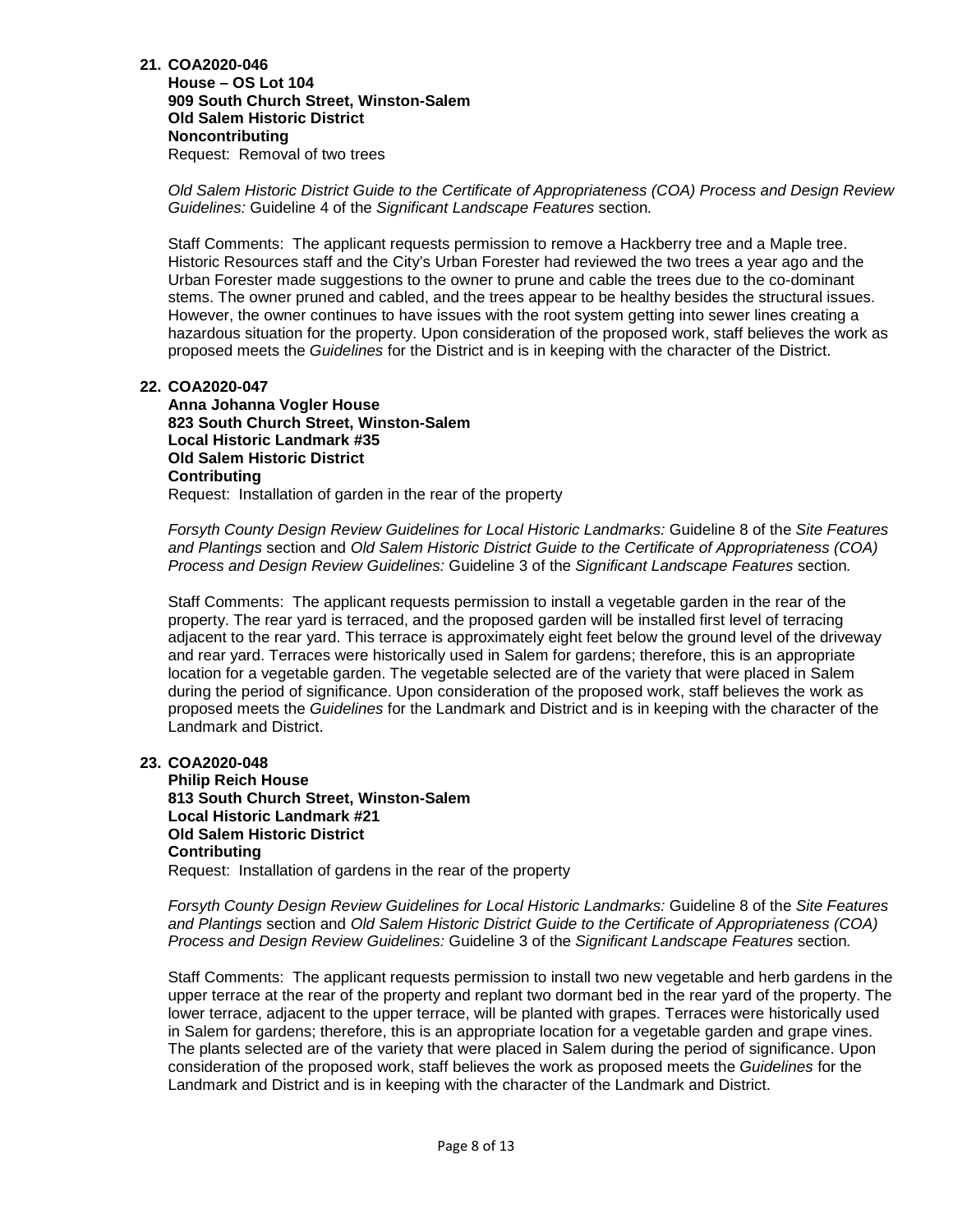**G.F. Hinshaw House 829 West Sixth Street, Winston-Salem West End Historic Overlay District #205 Contributing**

Request: Repair of a deteriorated driveway

*West End Historic Overlay District Design Review Guidelines:* Guidelines 2 and 6 of the *Driveways and Parking - General* section

Staff Comments: The applicant requests permission to repair a deteriorated concrete driveway. The existing concrete is excessively cracked and no longer structurally sound with large sections of dirt interspersed with small pieces of concrete. The applicant proposes to cover the concrete and resurface the driveway with a standard gray driveway gravel. Gravel is an appropriate material for driveways in the West End. Upon consideration of the proposed work, staff believes the work as proposed meets the *Guidelines* for the District and is in keeping with the character of the District.

# **25. COA2020-050**

**Third House 440 South Main Street, Winston-Salem Local Historic Landmark # 2 Old Salem Historic District Contributing** Request: Removal of a diseased Ash tree

*Forsyth County Design Review Guidelines for Local Historic Landmarks:* Guideline 6 of the *Site Features and Plantings* section and *Old Salem Historic District Guide to the Certificate of Appropriateness (COA) Process and Design Review Guidelines:* Guideline 4 of the *Significant Landscape Features* section*.*

Staff Comments: The applicant requests permission to remove an Elm Tree in the rear yard. Historic Resources staff and the City's Urban Forester reviewed the trees on site. The City's Urban Forester states, "As requested by the property owner, we made a site visit to 430 S. Main in Historic Old Salem to assess a 37.5" DBH Ash tree (Fraxinus americana). I can confirm that the tree has reached a state of irreversible decline due to an infestation by the Emerald Ash Borer. The tell-tale "D" shaped exit holes of emerging adults could be seen in numbers on the root flare. The larva of these insects feed upon the conductive tissues of the tree, eliminating its ability to transport essential nutrients through the system, resulting in a decline in vigor which ultimately causes death. Once dead, the limbs of the Ash tree become exceedingly brittle and susceptible to breakage. This tree should be given priority for removal. Upon consideration of the proposed work, staff believes the work as proposed meets the *Guidelines* for the District and is in keeping with the character of the Landmark and District.

# **26. COA2020-051**

**G.F. Hinshaw House 829 West Sixth Street, Winston-Salem West End Historic Overlay District #205 Contributing**

Request: Installation of a wooden shed and a 6' wooden privacy fence, both at the rear yard

*West End Historic Overlay District Design Review Guidelines:* Guidelines 5, 6, 7, 8, 13, and 14 of the *Garages and Accessory Structures* section, Guideline 4 of the *Fences-General* section, and Guideline 1 of the *New Fences in Areas of Low Visibility from Street Level* section

Staff Comments: The applicant requests permission to install a wooden shed in the left rear corner of the rear yard. The 8'x8' shed will be constructed of wood with a shallow gable roof, 11' high at the ridge. The wooden sheathing has the appearance of vertical boards and includes corner boards and trim at the roofline. The shed has stylized double door reminiscent of a barn. The new shed is compatible in style, form, mass, and material with the house. Its location in a corner of the rear yard is compatible with the traditional relationship of garages to the house. Its size, scale, and height are significantly smaller than the house, and the open space of the lot is significantly diminished.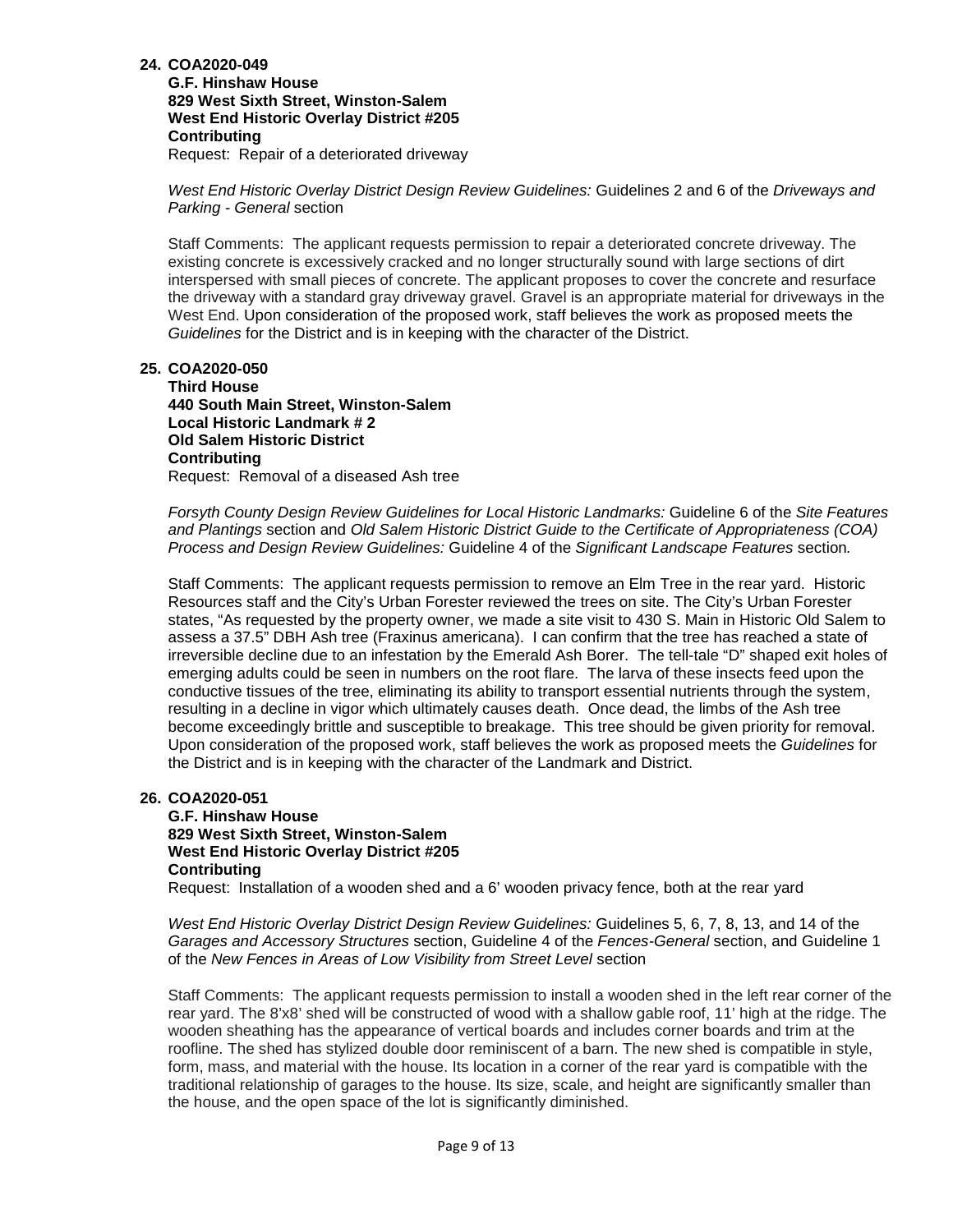The applicant requests permission to construct a 6' high, wooden privacy fence with two gates at the perimeter of the rear yard. It will be located in areas of low visibility from street level. The pickets will have a traditionally-styled tapered top. Gates will be 10' and 4' wide, one on each side of the house. Upon consideration of the proposed work, staff believes the work as proposed meets the *Guidelines* for the District and is in keeping with the character of the District.

#### **27. COA2020-052 Union Station 300 S. Martin Luther King, Jr. Drive, Winston-Salem Local Historic Landmark # 105** Request: Upfit the first floor, track level, of the building

*Forsyth County Design Review Guidelines for Local Historic Landmarks:* Guideline 6 of the *Building Interiors* section of the Landmark Guidelines 1-3 and Guideline 6 of the *Windows and Doors* section

Staff Comments: The applicant requests permission to upfit the first floor, track level, of Union Station. The upfit includes dividing a training room into five new offices and its associated mechanical and electrical work, reworking a new interior glass storefront system with new door locations, and preparing many other existing areas for new systems type furniture. The only work on the exterior will be replacing two newly installed doors with a matching storefront. Upon consideration of the proposed work, staff believes the work as proposed meets the *Guidelines* for the Landmark and is in keeping with the character of the Landmark.

# **28. COA2020-054**

**Martin-Wilson-Mayberry House 115 South Sunset Drive, Winston-Salem West End Historic Overlay District #555 Noncontributing** Request: Cladding the first floor of the non-contributing garage with painted brick

*West End Historic Overlay District Design Review Guidelines:* Guidelines 1 and 3 of the *Noncontributing Structures* section

Staff Comments: The applicant requests permission to install brick cladding at the first floor of the noncontributing garage built ca. 1940. Brick will be installed in the areas that have been clad with plywood since the mid 1980s. The brick will match the existing brick as closely as possible in size to maintain consistency of the bonding pattern and mortar joints. All brickwork will be painted to better blend the new and old brick. Upon consideration of the proposed work, staff believes the work as proposed meets the *Guidelines* for the District and is in keeping with the character of the District.

# **29. COA2020-055**

**Peter Fetter House 319 South Main Street, Winston-Salem Old Salem Historic District #83 Contributing** Request: Replace asphalt shingle roof

*Old Salem Historic District Guide to the Certificate of Appropriateness (COA) Process and Design Review Guidelines:* Guidelines 3-5 of the *Roofs* section of the District Guidelines*.* 

Staff Comments: The applicant requests permission to remove and replace the asphalt shingle roof with a new roof that matching in design, dimension, detail, proportion, texture, pattern, material, and color of the existing roof. Upon consideration of the proposed work, staff believes the work as proposed meets the *Guidelines* for the District and is in keeping with the character of the District.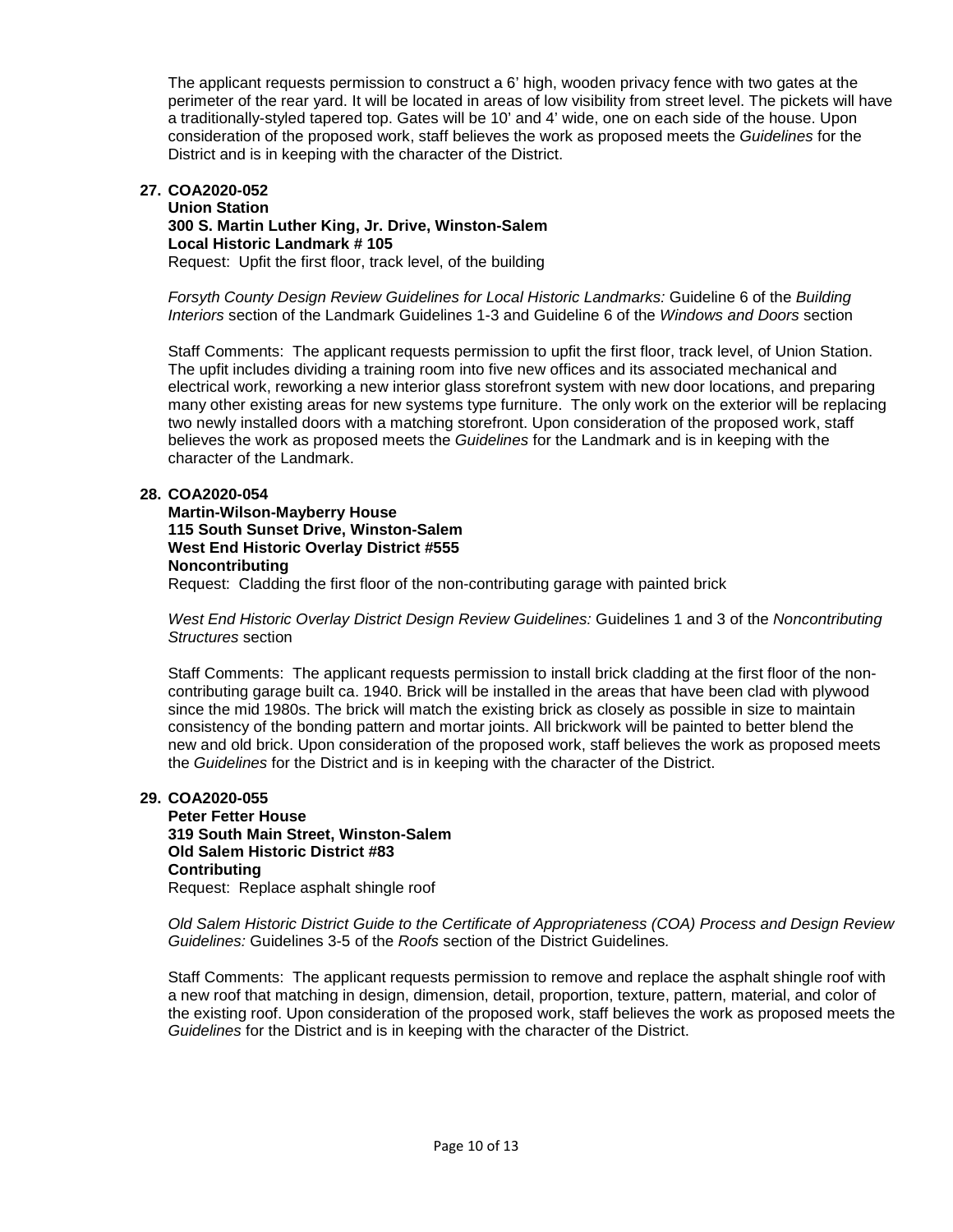**James S. Easley House 1001 West Fifth Street, Winston-Salem West End Historic Overlay District #183 Contributing** Request: Removal of a dead redbud tree

*West End Historic Overlay District Design Review Guidelines:* Guideline 5 of the *Vegetation* section

Staff Comments: The applicant requests permission to remove a dead redbud tree, which has grown into the power lines. The applicant reports that a branch took down a telephone line several weeks ago. Per the Urban Forester, the tree "is a Redbud and [is] obviously dead. They should be good to remove this tree." Upon consideration of the proposed work, staff believes the work as proposed meets the *Guidelines* for the District and is in keeping with the character of the District.

# **31. COA2020-057**

**Lawrence-Snavely House 1092 West Fourth Street, Winston-Salem West End Historic Overlay District #355 Contributing** Request: Removal of a dead holly tree

*West End Historic Overlay District Design Review Guidelines:* Guideline 5 of the *Vegetation* section

Staff Comments: The applicant requests permission to remove a dead holly tree from the front yard. Per the Urban Forester, "since [the holly] is … devoid of life…, the property owner should be permitted to proceed with tree removal efforts." Upon consideration of the proposed work, staff believes the work as proposed meets the *Guidelines* for the District and is in keeping with the character of the District.

#### **32. COA2020-059**

**Dr. Eugene P. Gray House 914 West End Boulevard, Winston-Salem West End Historic Overlay District #383 Contributing** Request: Removal of a dangerous Silver maple

*West End Historic Overlay District Design Review Guidelines:* Guideline 5 of the *Vegetation* section

Staff Comments: The applicant requests permission to remove a dangerous Silver maple from the rear yard. The owner is concerned that one of the major leaders could fall onto the house or a neighbor's property. Per the Urban Forester, "Visual inspection of the trunk where the three leaders originate revealed included bark at their point of origin. This indicates a narrow 'V' shaped union where wood fibers do not form properly to attach the stems to the trunk in a normal fashion. As the tree grows, this narrow crotch angle fills with the bark between the co-dominant stems creating a potential area of weakness. … When facing the tree from the alley behind the property, the greatest potential for failure would be with the leader growing to the right. Its angle of growth combined with the narrow angle of attachment are enough to be of some concern. If it were to fail, it would not damage a structure but would most likely fall into the rear [yard] of the neighboring property. While less likely to fail, if either of the other two leads were to fall, there is a definite risk for damage to property." Upon consideration of the proposed work, staff believes the work as proposed meets the *Guidelines* for the District and is in keeping with the character of the District.

#### **33. COA2020-061**

**Roy B. Diehl House 701 Manly Street, Winston-Salem West End Historic Overlay District #210 Contributing** Request: Removal of a dangerous Southern Red oak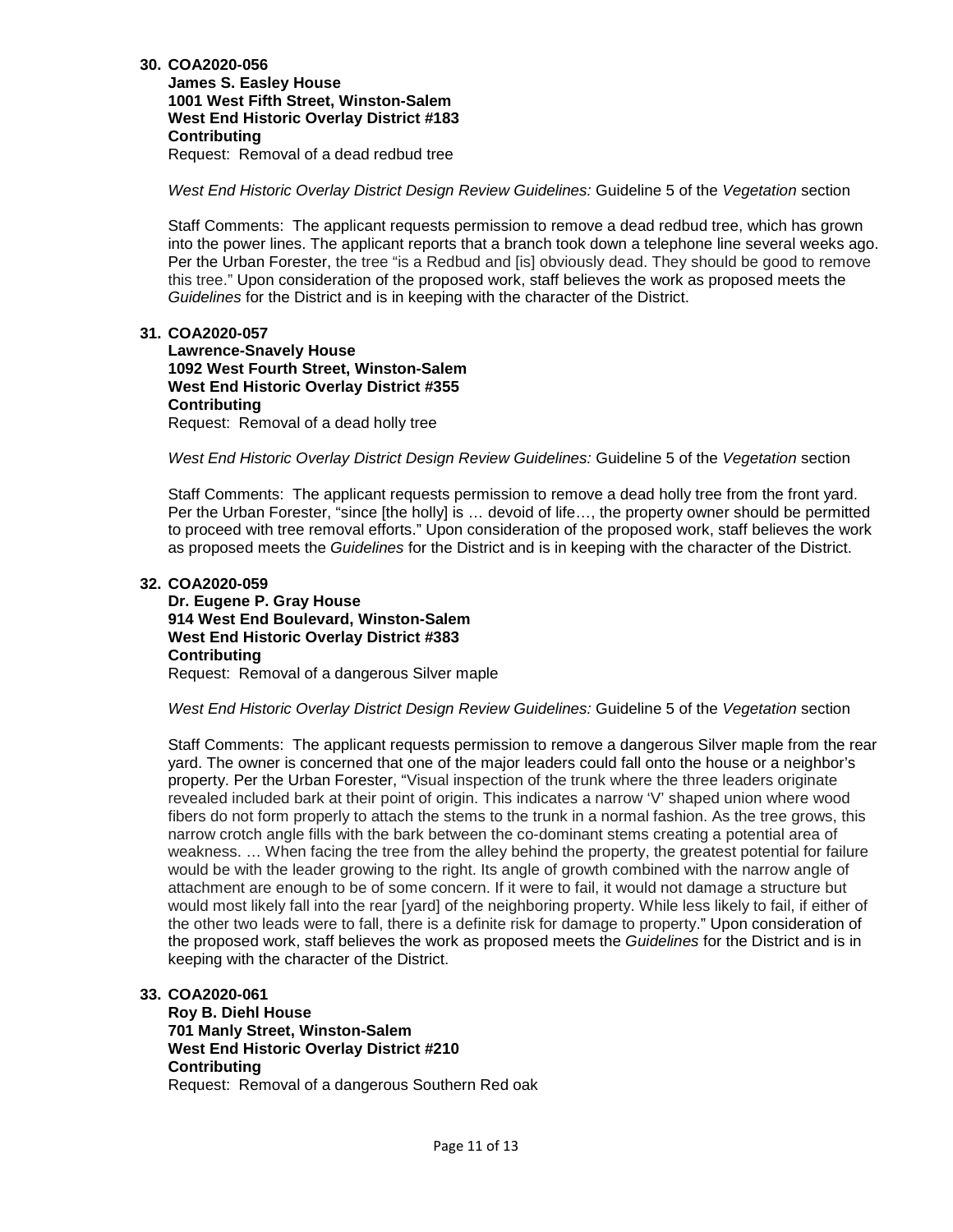*West End Historic Overlay District Design Review Guidelines:* Guideline 5 of the *Vegetation* section

Staff Comments: The applicant requests permission to remove a dangerous Southern Red oak from the yard. Per the Urban Forester, "This tree is in a deep and irreversible state of decline. When viewing from the street it is readily apparent that over 75% of the canopy is dead. The few remaining live limbs are on the bottom portion of the trunk indicating that the tree has shut off the upper portions of the crown due to the fact it no longer has the resources to sustain such a large system. … A great majority of the limbs from this tree overhang the neighboring apartment building. Given the brittle nature of the limbs, and advanced state of decline, the tree presents a significant threat to this property …. I recommend the expedited removal of this tree in the interest of the safety of all who live beneath it." Upon consideration of the proposed work, staff believes the work as proposed meets the *Guidelines* for the District and is in keeping with the character of the District.

# **34. COA2020-064**

### **House 1106 West End Boulevard, Winston-Salem West End Historic Overlay District #529 Noncontributing** Request: Construction of a rear-yard shed

*West End Historic Overlay District Design Review Guidelines:* Guidelines 5-9, 13, and 14 of the *Garages and Accessory Structures* section

Staff Comments: The applicant requests permission to construct a 10' x 12' wooden shed in part of the existing parking area off the alley. The gable-roofed shed will be sheathed with vertical-grooved wood paneling enhanced with wooden trim painted a contrasting color. The architectural roof shingles will match shingles on the house. Facing the alley, a 6' x 7' roll-up metal canister door will provide access to the shed. Two 3' x 3' sliding PVC windows and seven 16" x 8" PVC transom windows will light the interior. Upon consideration of the proposed work, staff believes the work as proposed meets the *Guidelines* for the District and is in keeping with the character of the District.

# **35. COA2020-065**

**G.F. Hinshaw House 829 West Sixth Street, Winston-Salem West End Historic Overlay District #205 Contributing**

Request: Construction of a rear-yard deck

*West End Historic Overlay District Design Review Guidelines:* Guidelines 1-4 of the *Decks and Patios*  section

Staff Comments: The applicant requests permission to construct an 11' x 22' wooden deck at the back of the house. The deck will match the width of the back of the house and sit 20" off the ground, connecting to the house at the first floor. One step will connect the deck to the yard on the right side. The deck will not have any railings. Upon consideration of the proposed work, staff believes the work as proposed meets the *Guidelines* for the District and is in keeping with the character of the District.

# **36. COA2020-067**

**John E. Coleman House 533 Summit Street, Winston-Salem West End Historic Overlay District #110 Contributing** Request: Installation of a replacement balustrade at the porch roof

*West End Historic Overlay District Design Review Guidelines:* Guideline 4 of the *Architectural Details*  section

Staff Comments: The applicant requests permission to install a replacement balustrade at the roof of the porch. The house historically had a balustrade at the roof, which may have been replaced once already